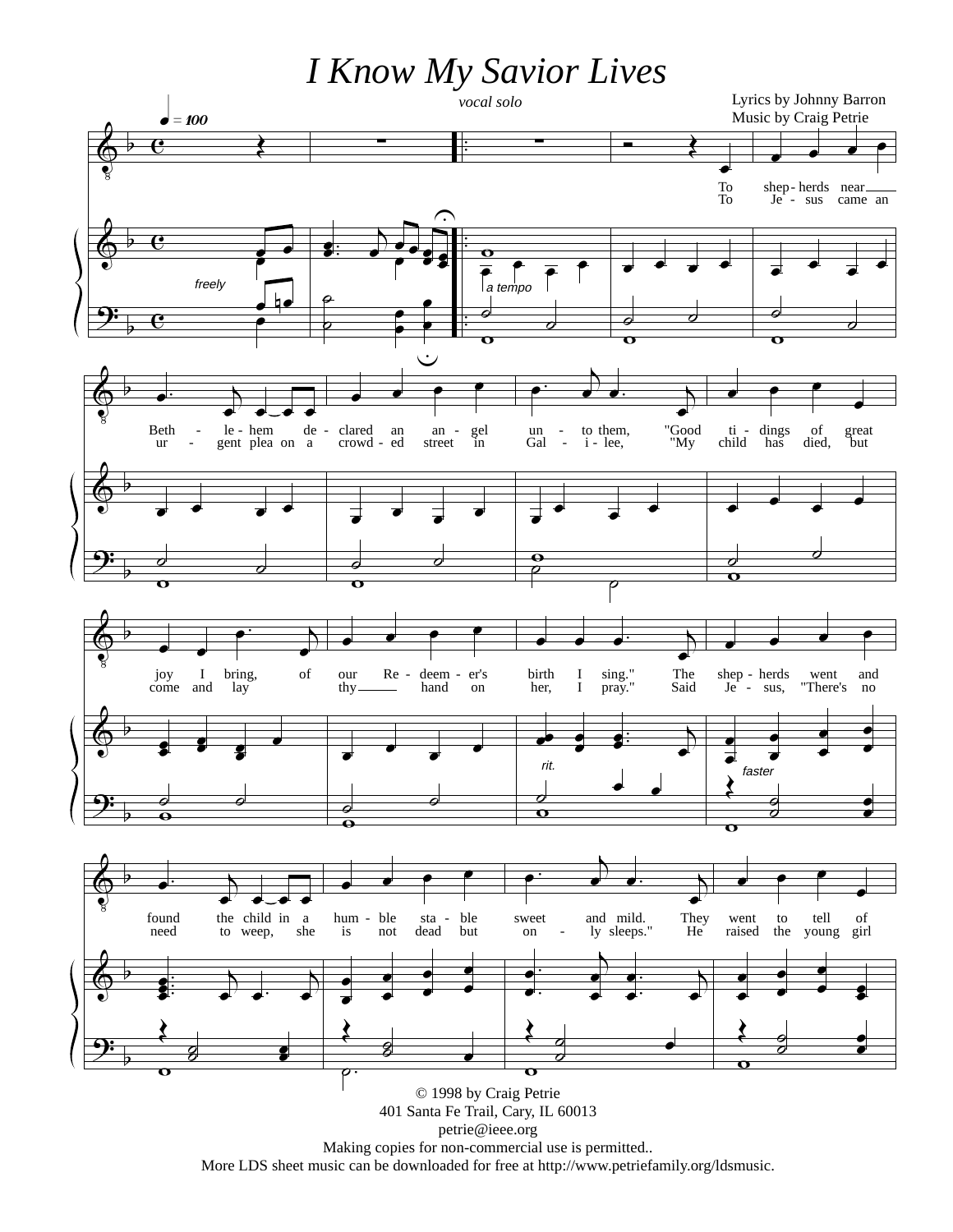







-2-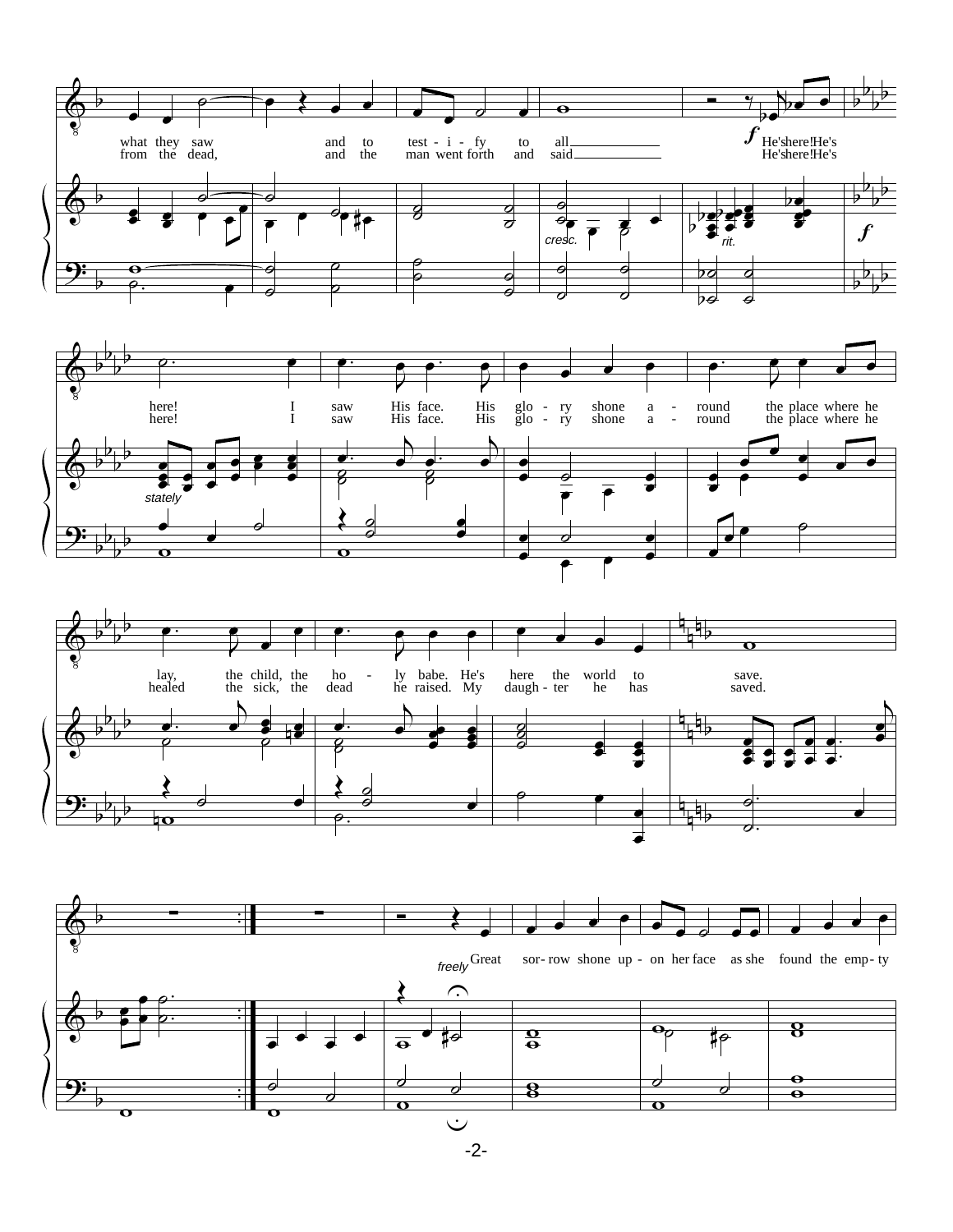